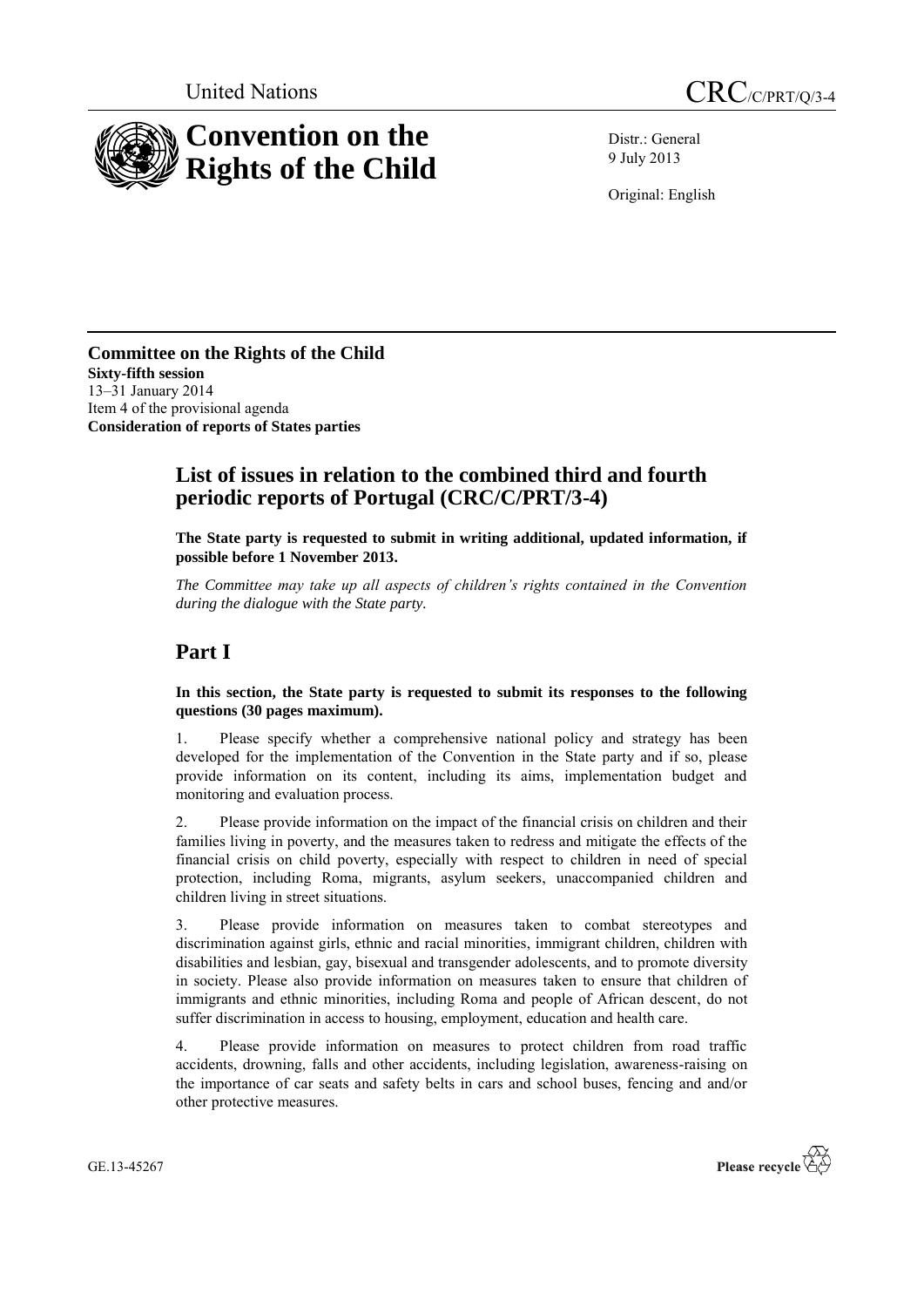5. Noting the adoption of Decree Law Nos. 38/2004 and 3/2008 on special educational needs for children with disabilities, please provide information on measures taken to implement inclusive education for children with disabilities, including updated information on the provisions of human, technical and financial resources and support, as well as mainstreaming and accessibility. Please also provide information on children with disabilities in specialized centres and measures to ensure their protection from ill-treatment.

6. Please provide updated information on the number of teenage pregnancies and abortions, and sexually transmitted infections, including HIV/AIDS as well as measures to provide sexual and reproductive health education, including methods of contraception and the prevention of sexually transmitted diseases. Please also provide information on access to health for children in disadvantaged situations, including children of migrants, whether documented or not, Roma children and others.

7. Please provide updated information on the Street Project which was developed to assist runaway children, including the number of children in street situations, the number of shelters and centres offering support for such children and the number of children in street situations benefitting from these shelters and centres.

8. Please provide information on the effectiveness of the law and measures to combat corporal punishment, such as research demonstrating a decline in the use of corporal punishment in child-rearing and a change in public attitudes towards corporal punishment. Please also provide updated information on the outcomes of the implementation of the Raise Your Hand against Smacking campaign launched in 2010, the programme on child maltreatment and corporal punishment, the National Social Emergency Line of the Institute of Social Security, and the Children and Young People Bullying Helpline.

9. Please provide updated information on violence against children, and in particular girls, including domestic violence and sexual violence. Please further provide information on assistance to child victims of domestic violence, including shelters, witness protection, access to medical care, especially in cases of sexual violence, and mental health counseling.

10. Please provide updated information on measures taken by the State party to combat child labour. Please also provide information on inspections by government authorities in those industries known for employing children, especially the agriculture, textile, footwear, construction and hotel industries. Please further provide updated information on assistance provided by the State party to victims of labour exploitation, including compensation, education, vocational training, witness protection and counseling.

11. Please clarify whether Decree Law No. 67/2004 guarantees the right of children whose foreign parents have no legal status in Portugal to enrol in schools and have access to health care, including children migrants and children of migrant workers who are undocumented or in an irregular situation.

## **Part II**

**In this section the Committee invites the State party to briefly (three pages maximum) update the information presented in its report with regard to:**

- (a) New bills or laws, and their respective regulations;
- (b) New institutions (and their mandates) or institutional reforms;

(c) Recently introduced policies, programmes and action plans and their scope and financing;

(d) Recent ratifications of human rights instruments.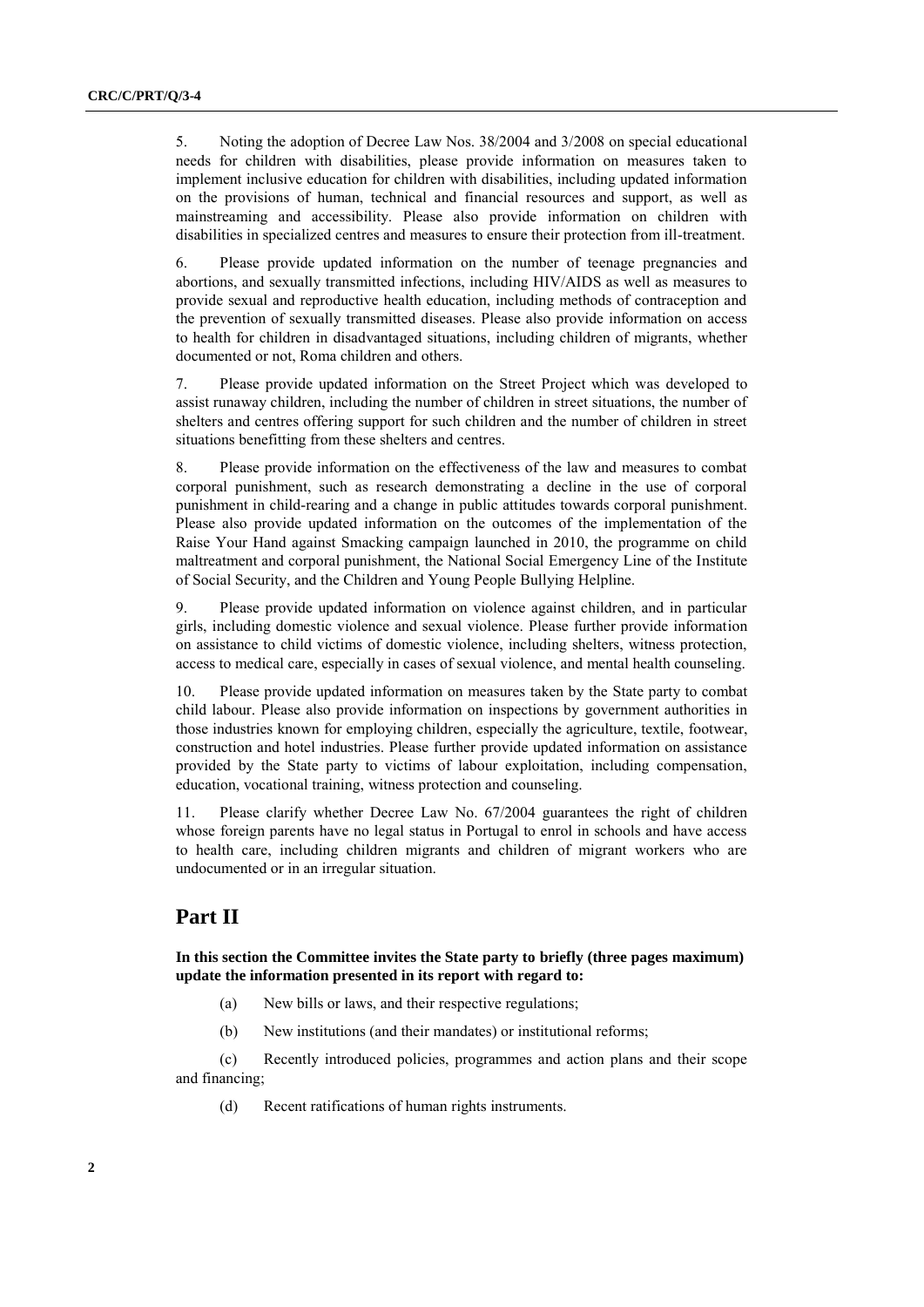#### **Part III**

#### **Data, statistics and other information, if available**

1. Please provide, if available, updated statistical data (disaggregated by age, sex, ethnic origin, geographic location and socioeconomic status) for the period 2010, 2011 and 2012 on:

(a) The national budget and on the proportion of the budget allocated to the implementation of the rights of the child at the national, regional and local levels;

Reported cases of child abductions, the number of children recovered and the number of conviction of perpetrators for child abductions;

(c) Reported cases of abuse and violence against children, including all forms of corporal punishment and domestic violence, with additional information on the type of assistance given to child victims and the follow-up provided, including prosecution of the perpetrators and the sentences handed down in the State party;

The number and types of cases of child abuse and neglect, including sexual abuse, reported to government authorities and by whom (e.g., family members, teachers, doctors, nurses), the types of interventions required, the disposition of the cases, including court decisions or other types of follow-up, and assistance provided, including counseling.

2. Please provide data on the budgetary cuts undertaken as part of the austerity measures, in particular in the areas of health, education and social welfare that affect children.

3. Please provide concrete statistical data on the effects of the financial crisis on poverty and budget cuts affecting the protection of children.

4. Please provide data (disaggregated by age, sex, socioeconomic background, ethnic origin and geographical location) regarding the situation of children deprived of a family environment and separated from their parents, for the last three years, on the number of children:

- (a) Separated from their parents;
- (b) Living in child-headed households;
- (c) Placed in institutions;
- (d) Placed with foster families;
- (e) Adopted domestically or through intercountry adoptions.

5. Please specify the number of children with disabilities disaggregated by age, sex, types of disabilities, ethnic origin and geographical location, for the last three years, regarding children:

- (a) Living with their families;
- (b) In institutions;
- (c) Attending regular primary schools;
- (d) Attending regular secondary school;
- (e) Attending special schools;
- (f) Out of school.